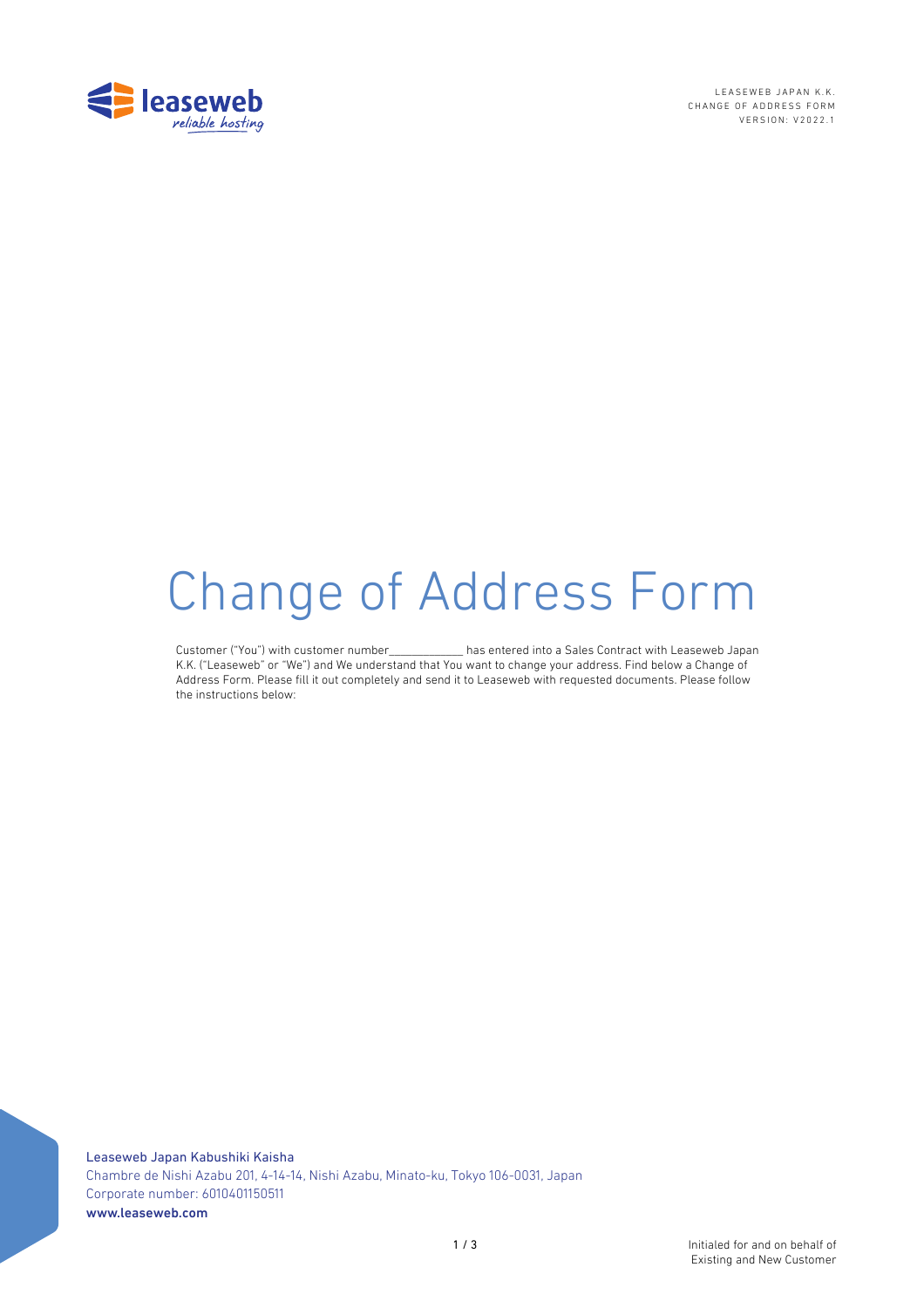

# Current Address Details

| Business name                |  |
|------------------------------|--|
| Leaseweb Customer number     |  |
| Business registration number |  |
| <b>Registered Address</b>    |  |
| Visiting Address             |  |

# New Address Details

|                                                                                                                                                                     | Visiting Address <u>New York: Wisiting Address</u>                                                             |
|---------------------------------------------------------------------------------------------------------------------------------------------------------------------|----------------------------------------------------------------------------------------------------------------|
|                                                                                                                                                                     | VAT registration number experience and a series of the series of the series of the series of the series of the |
|                                                                                                                                                                     |                                                                                                                |
|                                                                                                                                                                     | Market Segmentation 2008 2009 2010 2021 2022 2023 2024 2022 2023 2024 2022 2023 2024 2022 2023 2024 2022 2023  |
|                                                                                                                                                                     |                                                                                                                |
| this is the representative with power to sign a                                                                                                                     | First name                                                                                                     |
| Contract and to commit the company to a<br>binding Contract, which is publicly available                                                                            |                                                                                                                |
| e.g. company registry.<br>**Please use a generic email address for<br>purpose of avoiding risk of personal data use<br>whereby Leaseweb pursues privacy by default. |                                                                                                                |
|                                                                                                                                                                     |                                                                                                                |
|                                                                                                                                                                     |                                                                                                                |

## Terms and conditions:

## APPLICABLE CONTRACT DOCUMENTATIONS

**1.1.** Customer is aware that Leaseweb applies Sales Terms and Conditions, which Sales Terms and Conditions include provisions to ensure compliance with the General Data Protection Regulation, and Policies with respect to the use of its Services and that such are applicable to – and part of - the Sales Contract. Customer is further aware that the scope and nature of the services offered by Leaseweb are set forth in the Services Specifications, that the performance parameters or service levels with respect to the services offered by Leaseweb are set forth in the Support and Service Levels; and that such are applicable to -and part of- the Sales Contract.

Leaseweb Japan Kabushiki Kaisha Chambre de Nishi Azabu 201, 4-14-14, Nishi Azabu, Minato-ku, Tokyo 106-0031, Japan Corporate number: 6010401150511 www.leaseweb.com